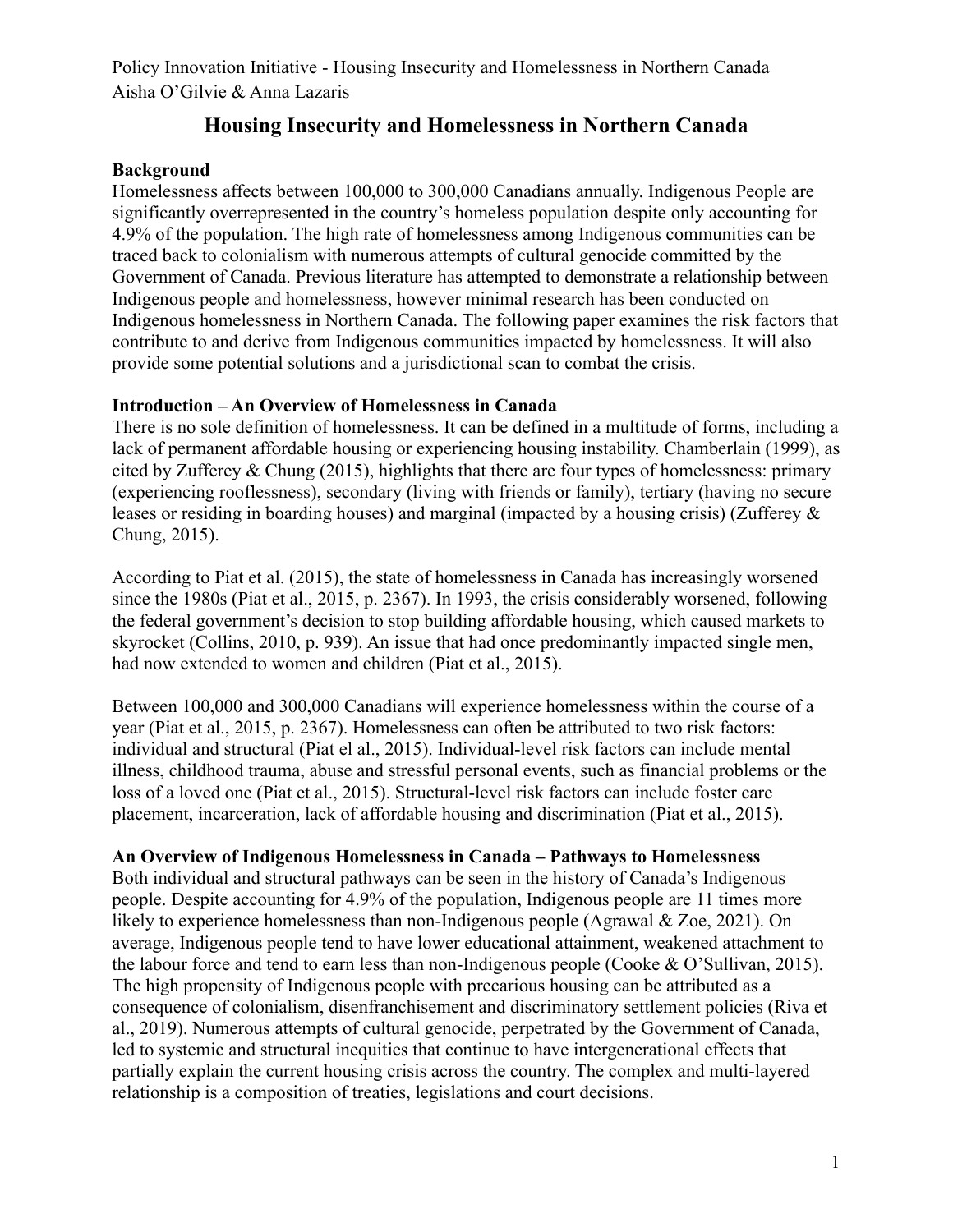The high rate of chronic housing is significantly prominent and worsening, particularly in Northern Canada. Despite housing conditions varying by region and territory, chronic housing remains a central issue in all three territories. In Northern Canada, Indigenous people experience housing insecurity, with dilapidating housing and overcrowding. The housing crisis in Northern Canada has been exacerbated by inadequate economic development, diminishing government support, conflicting housing policies, and high unemployment rates. The geographic isolation and inaccessibility has a significant impact on the area's social and economic conditions. As a result, Indigenous people are faced with many social, economic and health problems due to their housing situations. Many households experience a multitude of concerns, including no electricity or smoke detectors, mould and/or mildew contamination and inefficient plumbing (Shapiro et al., 2021; Agrawal  $& Zoe, 2021$ ). Subsequently, inadequate housing exacerbates pathways to homelessness; in 2018, the City of Yellowknife found that the majority of homeless people in the Northwest Territories (NWT) identified as Indigenous (Agrawal & Zoe, 2021). Since the late 1990s, the homeless population, and demand for shelters, in the NWT has seen a steady increase (Agrawl & Zoe, 2021; Christensen, 2016).

### **Government Funding and Limited Economic Development**

Much of the chronic housing crisis affecting Indigenous people in Northern Canada is due to funding inconsistency and limited availability of resources. In the 1990s, the social housing crisis intensified as the federal government decided to unilaterally terminate all federal funding for the construction of new social housing units, including off-reserve housing, through the Canada Mortgage and Housing Corporation (CMHC) (Tester, 2009). The government would reaffirm this policy through their 1996 announcement that saw the transfer of management and operation of existing social housing and subsidies to the provincial and territorial governments (Tester, 2009). As a result of the 1993 withdrawal, there was now a sizable discrepancy in the quantity of affordable and adequate housing available to low-income communities; this discrepancy was disproportionately felt in Northern Canada, where the housing crisis was, and continues to be, most prevalent.

Despite the urgency of the situation and population increase, the construction of social housing infrastructure was limited after 1993. The loss of federal funding left many provinces and cities only able to provide minimal support due to funding scarcity. In 2005, the signing of the Kelowna Accord between the then-Liberal government and First Nations, Metis and Inuit communities to address social inequities such as housing, health and education, saw the federal government commit to meeting 35% of Nunavut's housing needs within five years (Riva et al., 2020, p. 976; Tester, 2009, p. 138). The change to a Conservative government in 2006, saw the funding scaled back to meeting only 20% of housing needs (Tester, 2009, p. 138). Since 2010, different governments have proposed various initiatives to combat the current crisis however none has yet to address the issue in its entirety (Riva et al., 2020).

Residents of Northern Canada are affected by numerous barriers to affordable and accessible housing, including high rent costs, limited types of housing, and long waitlists. Additionally, rising cost of living significantly affects the proportion of income allocated to other needs, such as food, transportation and electricity. 80% of Nunavut's population, over the age of 19, who reside in social housing, earn less than \$23,000 per year (Government of Canada, 2019). In 2006,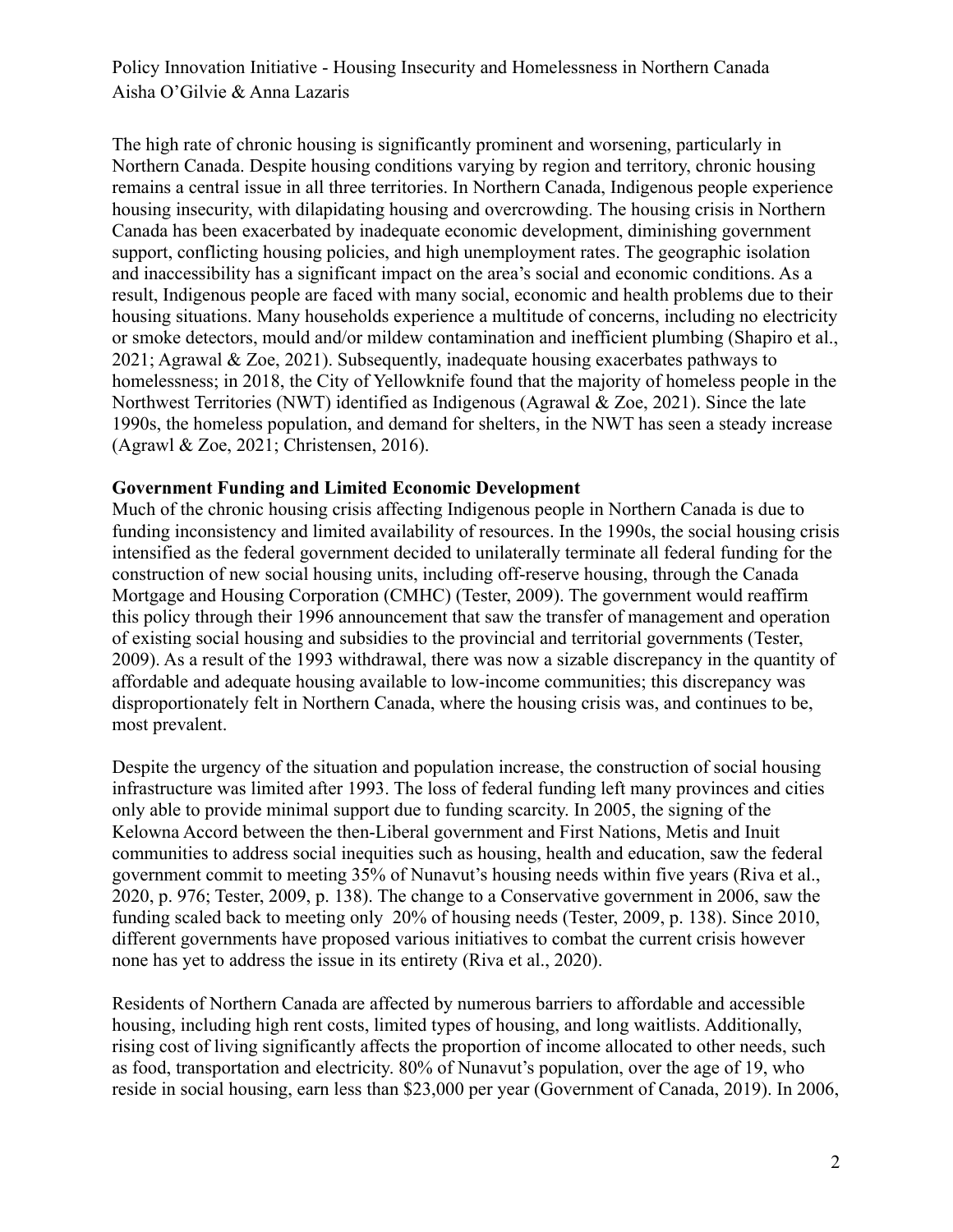Nunavut's unemployment rate was 11.6%, in comparison to the entire nation's 6.1%, making it the second highest in the country (Tester, 2009, p. 139). Many residents are ill-equipped to cover their necessary expenses with such income (Hossain & Lamb, 2019). Additionally, individuals residing in remote communities are more likely to be isolated with fewer access to healthcare, communications services or food banks (Schiff et al., 2020).

Housing conditions in Northern Canada are distinct from other regions across the country, in that they face significant delivery challenges. The availability of resources such as goods and raw materials (i.e. fuel, power and water) are subject to weather and transportation challenges (Government of Canada, 2019). Due to the remoteness of these communities, construction and maintenance of homes are more costly; building materials and labour must be imported due to the distance between suppliers, high transportation fees, and limited local tradespeople (Government of Canada, 2019; Perreault et al., 2020). Due to the area's climate, there is a limited timeframe for the construction of new housing; planning and development must be comprehensive, premature and adaptable to changing circumstances.

## **Literature Review**

To gain insight on the prevalence of the housing crisis affecting Indigenous communities in Northern Canada, a greater understanding of core themes within the existing literature is needed. Existing literature on homelessness within Indigenous communities primarily centres in urban geographical areas, as opposed to, rural.

### **Summarization of Previous Literature**

Housing Conditions, Overcrowding and Health Outcomes

The contemporary housing conditions in Northern Canada jeopardises the health, wellbeing, social and economic development of Indigenous communities. Overcrowding in the North can be attributed to forced resettlement, disproportionate underfunding and dated housing policies (Perreault et al., 2020). According to the 2016 census, 56% of Nunavut's population resides in households that would be considered overcrowded (Perreault et al., 2020, p. 356). Research conducted by Shapiro et al. (2021) found that the rate of household crowding was comparable between non-Indigenous and Metis households; however, First Nations and Inuit households were more than 5 and 7 times as high as non-Indigenous households, respectively (Shapiro et al., 2021, p. 906). Indigenous people are more likely to reside in large, multi-generational homes than non-Indigenous Canadians; this arrangement can be attributed to limited availability of housing or to cultural reasons, such as the importance of extended familial relationships and access to social support. The high-level crowding of family members within the home results in multiple occupants having to share each room.

As a result of significant crowding and deteriorated housing, Indigenous people are at increased risk of facing health crises. Income and social positioning are heavily interconnected with health outcomes; limited space and proximity, as well as food insecurity, exacerbate the current housing crisis. Indigenous communities are more susceptible to communicable diseases, respiratory infections, tuberculosis infection, contraction of skin bacteria, anemia, Hepatitis A and are more likely to experience preterm birth (Shapiro et al., 2021; Perreault et al., 2020). Households that required significant repairs were significantly associated with infant mortality rates (Shapiro et al., 2021). Additionally, overcrowding has been demonstrated to have a substantial impact on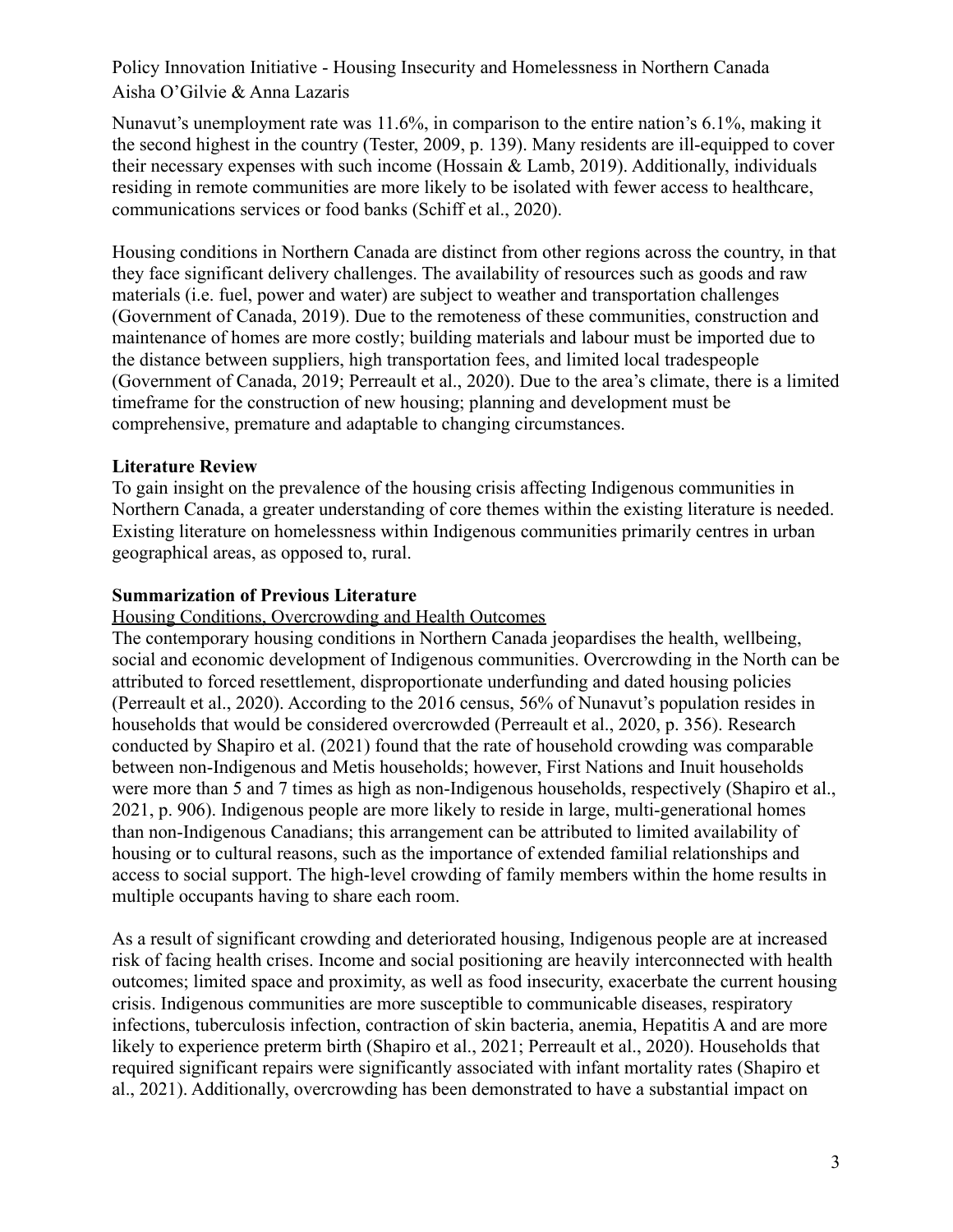mental health and addiction. Overcrowding can be correlated with elevated levels of stress and poor mental wellness, particularly among women (Perreault et al., 2020). Indigenous women are overrepresented among homeless populations and are more likely to provide care for other family members or children, while experiencing housing insecurity (Bingham et al., 2019). Tester (2006), as cited by Perreault et al. (2020), found that overcrowding resulted in increased anger, familial disputes and depressive behaviours; Dawson (2006), as cited by Perreault et al. (2020), found that homes in Northern Canada were constructed and built with Western values in mind, thus isolating the spatial needs required to accommodate an extended familial network.

### Mental Health & Addictions

Indigenous people in Canada are disproportionately in poor health compared to non-Indigenous Canadians. On average, they typically have a lower life expectancy, of twelve years, than the national average (Kolahdooz et al., 2015). Indigenous people are also at greater risk of experiencing chronic and preventable diseases than their non-Indigenous Canadian counterparts. One of the forms in which the health disparities is most evident is through mental illness. In Inuit and Inupiat communities, youth are experiencing some of the highest suicide rates globally (MacDonald et al., 2013). High rates of mental health issues have been associated with a disruption in livelihoods and poor infrastructure; other risk factors include substance abuse, family conflict and the presence of other mental illnesses (MacDonald et al., 2013). In comparison to the general population, women who have experienced some form of housing instability, are at increased risk of mental disorders or experiencing suicidal ideation, resentment or feelings of powerlessness (Buccieri et al., 2020). The risk of homelessness increases the risk of mental illness among males and substance use among women (Buccieri et al., 2020)**.** Substance use can act as a form of self-medication to cope with family conflict, loss of property and significant life changes. The prevalence of mental health in the regions are further perpetuated by the limited health and support services available.

## **Shortcomings of Previous Literature**

There are a variety of gaps within the existing housing insecurity literature. Firstly, while there is a substantial body of research on homelessness, there is a limited body of work dedicated to exploring its distinction from inadequate housing. This is primarily evident in the emerging field of study examining experiences of homelessness among Indigenous communities in Canada. There is also a large discrepancy of research regarding the current state of Northern housing and government funding. While previous research has been conducted on housing policies, they are predominantly dated and cannot sufficiently explain the current situation. Further research needs to be conducted on the aforementioned shortcomings.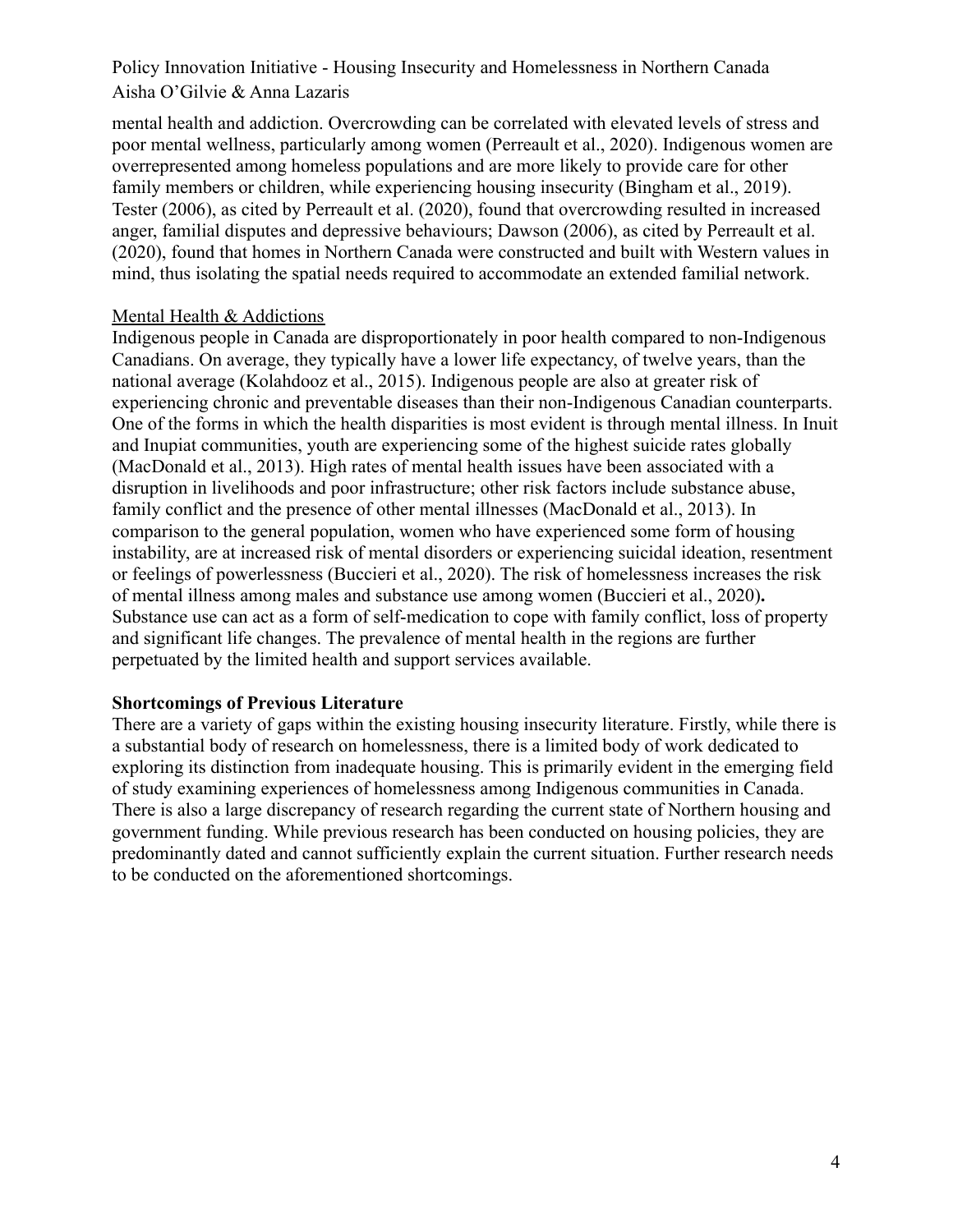# **Brief: Indigenous Housing Policy**

## **Background**

Housing is a particularly salient issue for Indigenous people who are 11 times more likely to experience homelessness than non-Indigenous people (Agrawal & Zoe, 2021). The consequences of poor-quality and maladapted housing on Indigenous people is detrimental, contributing to lower educational attainment, weakened attachment to the labour force and a tendency to earn significantly less than non-Indigenous people (Cooke & O'Sullivan, 2015). Addressing housing in a complex and multi-layered relationship between Indigenous people and the Canadian government is a challenge.

## **Current Canadian Context**

- The federal government currently funds or manages multiple programs that indirectly provide housing. The existence of multiple programs means recipients need to submit multiple grant and subsidy applications which can be time consuming and costly. Forcing NGOs to stretch their resources gthin in an attempt to apply to the most grants possible.
- The government provides funds to the : First Nation On-Reserve Housing Program, Non-Profit Housing Program for First Nation Communities, Renovation programs, Housing Internship Initiative for First Nations and Inuit Youth, First Nation Market Housing Fund and Ministerial Loan Guarantees.
- Access to funds is much easier for indigenous communities living on reserves, yet 87% of Indigenous people live off-reserve according to a 2016 Census.

## **Policy Considerations: Strategies around the world**

Australia's National Agreement on Closing the Gap

- Australia's policy plan seeks to increase the proportion of Aboriginal and Torres Strait Islander people living in appropriately sized (not overcrowded) housing to 88% by 2030. A much higher proportion of Aboriginal and Torres Strait Islander people live in overcrowded and public housing. They also are less likely to own their homes and are overrepresented in the level of crowing and homelessness.
- The strategy invests in infrastructure and community based controlled areas while putting in place formal partnerships and shared decision-making. Infrastructure investments include updating of drainage, roads and footpaths for 34,1 million\$ over 3 years.
- A formal partnership arrangement between Aboriginal and Torres Strait Islander people will ensure they have their own representatives and governments in place in each state and territory. There will be formal joint decision-making roles and responsibilities.
- Strong communities are important to foster development, the government will Increase the amount of funding for Aboriginal and Torres Strait Islander programs and services going through Aboriginal and Torres Strait Islander community-controlled organizations.
- Working in collaboration with indigenous tribes, implementing strong joint decision making and investing in government funded community-controlled programs contributes to increase representation, accountability, equality and decrease the proportion of Aboriginal and Torres Strait Islander people who have experiences of racism.

## Australia: National Partnership for Remote Housing Northern Territory (2018-23)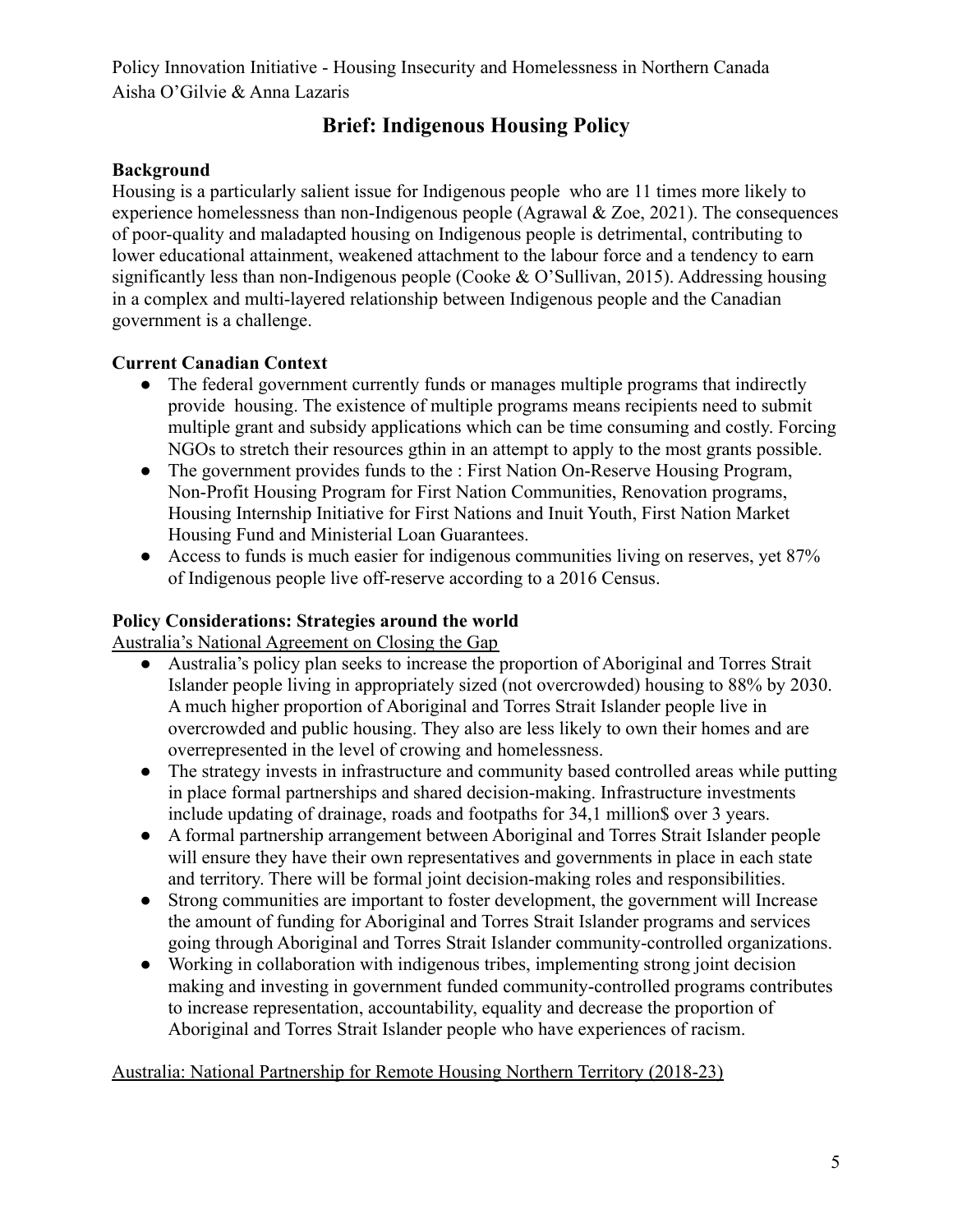- Targeted approach to improve housing outcomes for Aboriginal Territorians in remote communities. The program aims to reduce overcrowding through increasing the supply and standard of housing; ensure the role for the Land Councils in the governance of the National Partnership; provide transparency about how money is spent; and ensure to the maximum extent possible, works are delivered by local Indigenous Territorians and businesses.
- This should accelerate economic opportunities for Indigenous Australians by requiring that works are delivered by local Aboriginal Territorians and their businesses with an initial minimum of 40% Aboriginal full-time employment, rising to 46% by 2022-23.
- The National Partnership is expected to reduce overcrowding in remote areas of the Northern Territory through the construction of 1,950 bedrooms – equivalent to 650 three-bedroom houses over 5 years (2018-2023)

Peru: Uncontacted reserve

- Peru's Indigenous populations are quite different from those in the Canadian context and therefore their policy approach is quite different. The isolated nature of the tribe makes them vulnerable to invasions of their territory, interventions, land grabs and are at risk because of their lack of immunological defenses.
- The peruvian government has created a reserve to protect the lands of uncontacted members of Peru's Kakataibo tribe. This reserve ensures the tribe continues to function undisturbed and autonomously. This policy preserves the Kakataibo tribe's autonomy and self-governance, limiting government involvement to preserving existing conditions the tribe has been thriving in.

New Zealand: Transformative Housing Policy for Aotearoa New Zealand

- The policy plan aims to decenter home-ownership; decolonialize housing policy; democratize housing policy-making and decommodify housing.
- First, the creation of a Ministry of Public Works would take advantage of the fact that the construction sector is the fifth largest sector in the New Zealand economy, generating 6 percent of GDP.
	- A Ministry of Works could help the Government highlight the value of trades jobs and boost state housing and investment.
- Second, a Green Investment Bank would lend for infrastructure, and could focus on lending for state and affordable housing.
- Third, a State Lending Agency could be used to limit the reliance on retail banks and mortgages for housing development. This entity could provide an alternative to mortgage finance from retail banks and rebalance the housing finance system with a Māori administered institution.
- Another noteworthy initiative is the Fair Taxation of Housing policy. The government recognizes the underlying tax imbalances that advantages buying and selling houses. Tax reforms are being studied such as a broad-based wealth tax, which would count the value of housing within assessments of wealth.

# **Recommendations**

Continued investments into existing support '*For Indigenous, by Indigenous"* programs and monitoring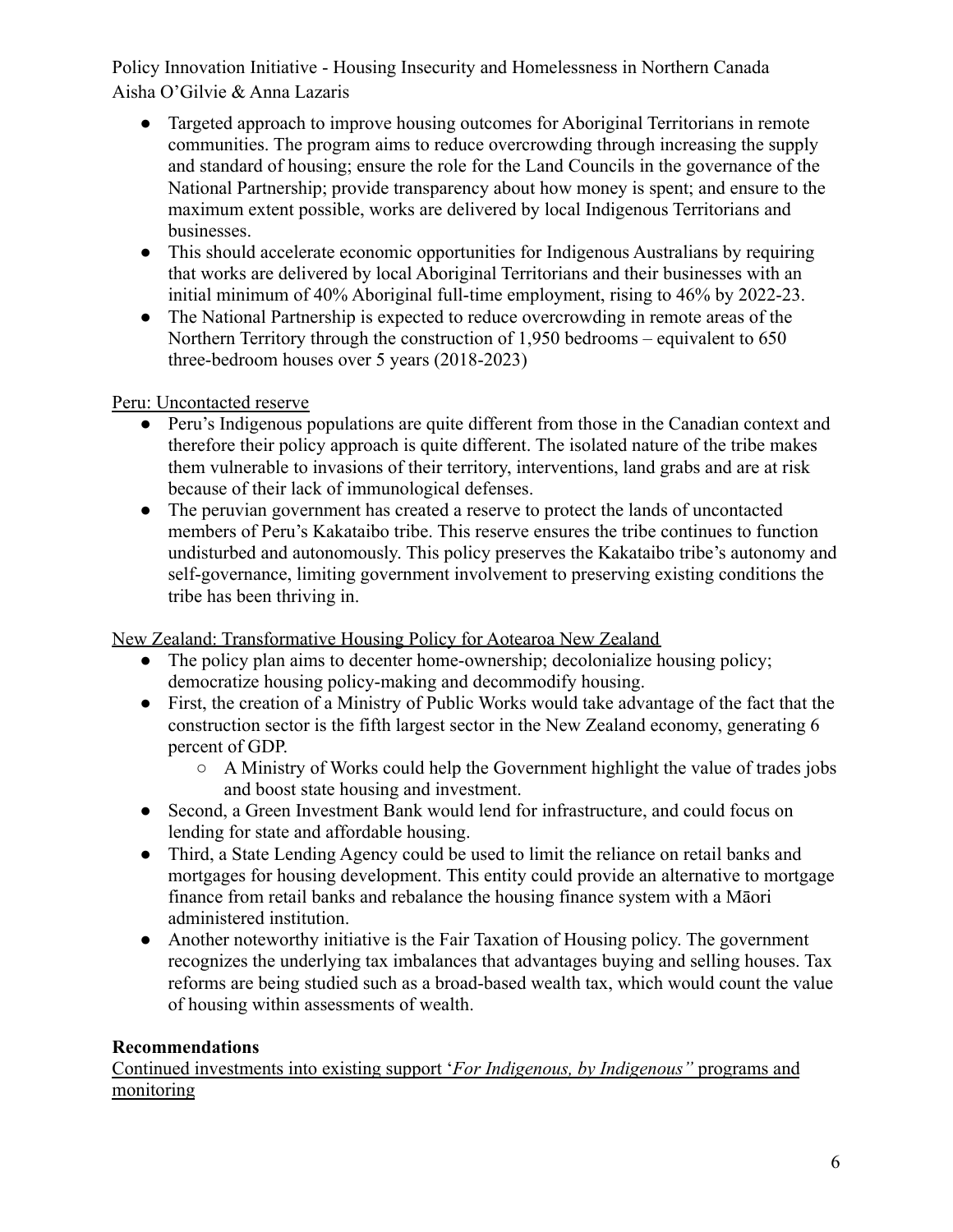Maintain existing programs and focus on the creation of a policy evaluation plan. Monitoring the efficacy of programs currently deployed by the government will ensure they adapt them to create a more cost-effective distribution of funds for future programs. Evaluating programs is the best way to ensure programs are reaching our policy goals and have an effect on the economy. While this approach does not put in place new policy, it does ensure the policy already implemented is reaching target population and goals. If the current approach is failing the data collected can be used to orient changes and future policy. A major risk of this approach is the delays in implementation of policy alternatives and if current policy is ineffective will further exacerbate the poor housing condition. Challenges would include dedicating funds to monitoring policy instead of funding new programs. It is important to ensure the results of the comprehensive evaluation are transparent and available to indigenous leaders and stakeholders.

### Conditional investments to Indigenous community organizations

This policy approach focuses on joint interventions, however requires little collaboration between governments. The federal government will provide funds to be used towards specific policy goals. Investments in housing, infrastructure and renter education will be made by the federal government, outline specific policy goals and outcomes. However policy strategies will be left up to the local indigenous governments. Government relations will be important, the federal government will need to be clear in its funding criteria and local governments will have the freedom to create programs within the constraints elaborated by the Canadian government. Both governments will have their role in the planning housing policy, however the indigenous government does retain its independence and implementation powers.

### Development of collaborate policy action plan **(Recommended)**

Create an *Indigenous Housing Fund* that will invest in initiatives developed by local indigenous governments in collaboration with community organizations. Take a needs based approach to housing policy, community organisms are well placed to conduct a needs assessment and report results to their government representatives. This approach gives local government and organizations the opportunity to focus on their priorities with the support and funding of the federal government. This recommendation also includes the creation of a transparent communication strategy between federal and local indigenous bodies and government bodies. With reconciliation in mind, it is important to make transparency a priority in all policy initiatives.

While indigenous initiatives and innovation will drive this policy approach the federal government does play a guiding role within the *Housing Fund* in selecting and prioritizing the funding of programs. The overall policy strategy and long term goals are developed jointly with indigenous and federal officials. A needs assessment approach will ensure long-term neglect of indigenous communities can be addressed even if they do directly relate to housing (this approach captures indirect factors of housing), investments should go beyond housing and include infrastructure investment: clean water access, road development (increase accessibility), maintenance of parks. Finally the creation of one institution to manage indigenous housing grants and funds will cut bureaucratic costs of program management, increase access to funds for Indigenous NGOs and encourage the creation of a complet, encompassing policy strategy.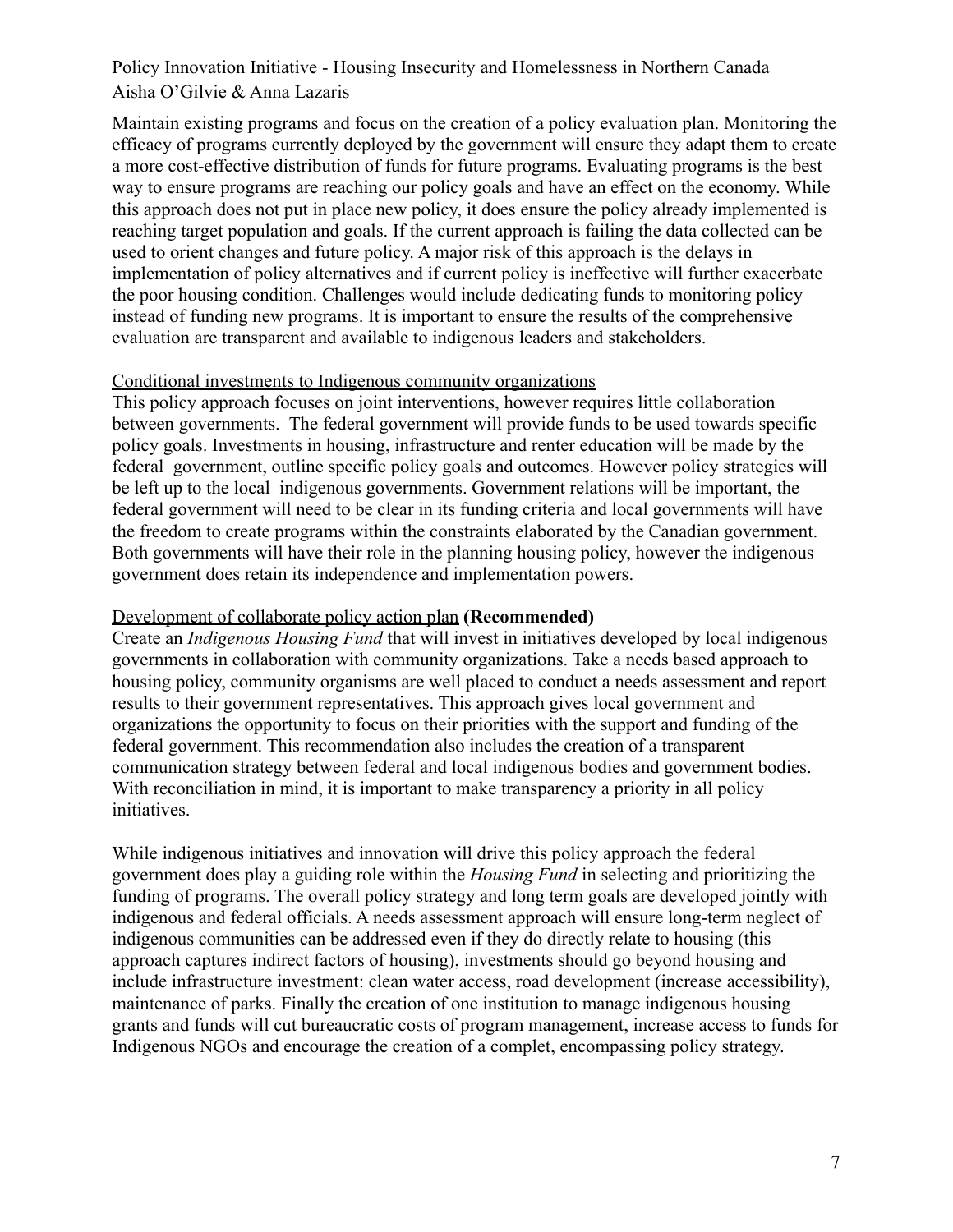# **Bibliography**

# **Government sources**

- Australian Government. [Indigenous housing Australian](https://www.aihw.gov.au/reports/australias-welfare/indigenous-housing) Institute of Health and Welfare 09-2021.
- National Indigenous Australian Agency. National Housing [and Homelessness Agreement.](https://www.niaa.gov.au/indigenous-affairs/land-and-housing/national-housing-and-homelessness-agreement) 07-2018.
- Government of Canada. [Housing for Indigenous peoples.](https://www.sac-isc.gc.ca/eng/1100100010752/1535115367287#chp6) 04-2022.
- Government of Canada. [First Nations On-Reserve Housing](https://www.sac-isc.gc.ca/eng/1100100010752/1535115367287) Program. 08-2021

# **News Articles**

- Survival International. [Major victory for Peru's Indigenous](https://www.survivalinternational.org/news/12619) peoples: new uncontacted [reserve created](https://www.survivalinternational.org/news/12619). 07-2021
- Davil Hill. [Peru moves to create huge new indigenous](https://www.theguardian.com/environment/andes-to-the-amazon/2018/feb/28/peru-moves-huge-new-indigenous-reserves-amazon) reserves in Amazon | Environment [| The Guardian](https://www.theguardian.com/environment/andes-to-the-amazon/2018/feb/28/peru-moves-huge-new-indigenous-reserves-amazon) in The Guardian. 02-2018.
- Iain White. *[New Zealand's pandemic housing policy](https://www.theguardian.com/world/commentisfree/2021/sep/17/new-zealands-pandemic-housing-policy-has-baked-in-maori-inequality-for-generations) has baked in Māori inequality for [generations](https://www.theguardian.com/world/commentisfree/2021/sep/17/new-zealands-pandemic-housing-policy-has-baked-in-maori-inequality-for-generations)*. in The Guardian. 09-2021.

# **Academic Sources**

- Agrawal, S., & Zoe, C. (2021). Housing and Homelessness in Indigenous Communities of Canada's North. Housing Policy Debate. https://doi.org/10.1080/10511482.2021.1881986
- Bingham, B., Moniruzzaman, A., Patterson, M., Sareen, J., Distasio, J., O'Neil, J., & Somers, J. M. (2019). Gender differences among Indigenous Canadians experiencing homelessness and mental illness. *BMC Psychology*, *7*. https://doi.org/10.1186/s40359-019-0331-y
- Buccieri, K., Oudshoorn, A., Waegemakers Schiff, J., Pauly, B., Schiff, R., & Gaetz, S. (2020). Quality of Life and Mental Well-Being: A Gendered Analysis of Persons Experiencing Homelessness in Canada. *Community Mental Health Journal*, *56*(8), 1496–1503. <https://doi.org/10.1007/s10597-020-00596-6>
- Christensen, J. (2013). 'Our home, our way of life': spiritual homelessness and the sociocultural dimensions of Indigenous homelessness in the Northwest Territories (NWT), Canada. *Social & Cultural Geography*, *14*(7), 804–828. https://doi.org/10.1080/14649365.2013.822089
- Collins, D. (2010). Homelessness in Canada and New Zealand: A Comparative Perspective on Numbers and Policy Responses. *Urban Geography, 31*(7), 932-952. doi:10.2747/0272-3638.31.7.932
- Cooke, M., & O'Sullivan, E. (2015). The Impact of Migration on the First Nations Community Well-Being Index. *Social Indicators Research*, *122*(2), 371–389. http://resolver.scholarsportal.info.myaccess.library.utoronto.ca/resolve/03038300/v122i00 02/371\_tiomotfncwi.xml
- Government of Canada. (2019). *Northern Housing Policy Recommendations*. Canada.ca. Retrieved from https://www.canada.ca/en/polar-knowledge/northern-housing-forum-knowledge-products /policy-recommendations.html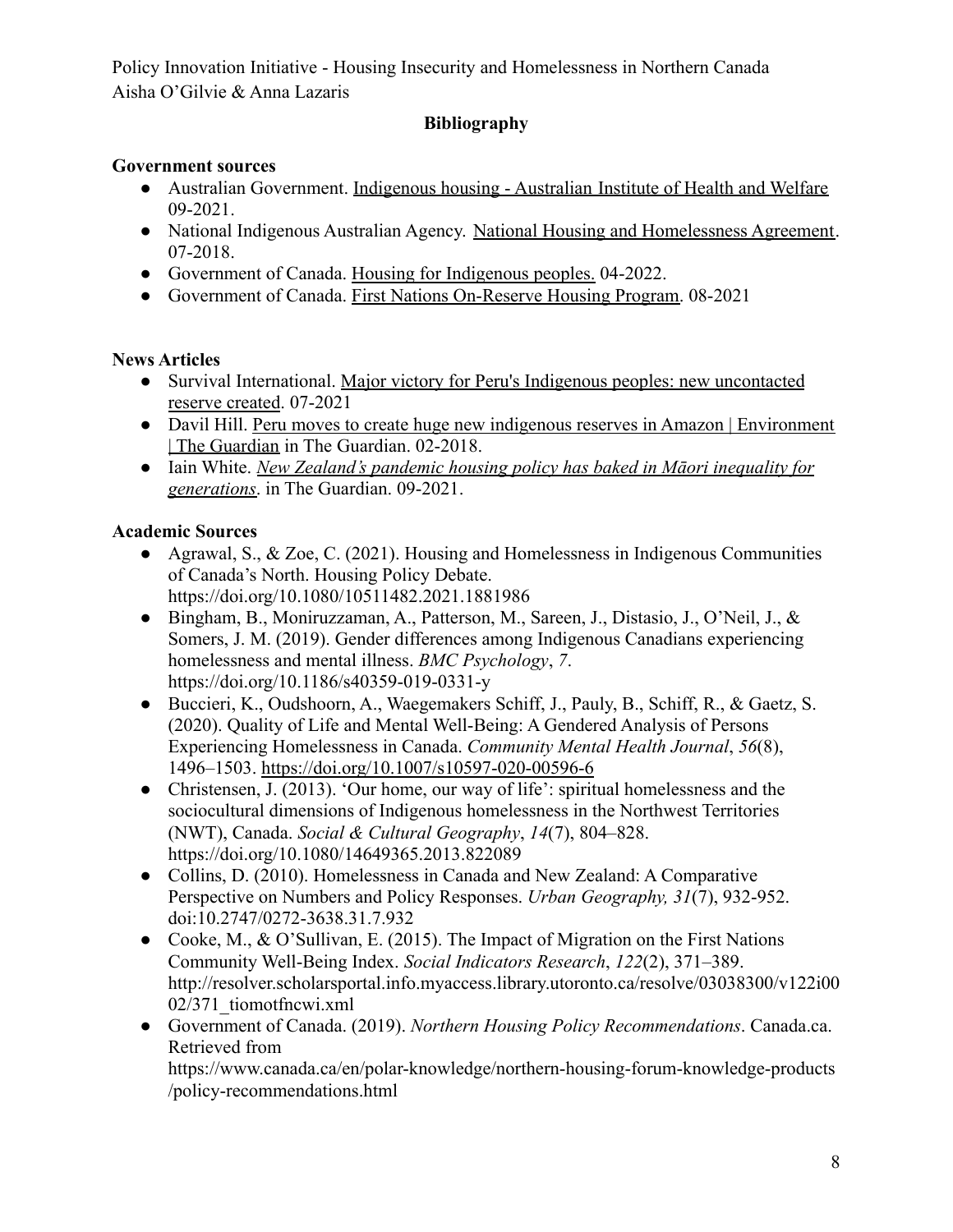- Habibis, Phlips & Phibbs. *Housing policy in remote Indigenous communities: how politics obstructs good policy.* 06-2017 ([https://www.tandfonline.com/doi/full/10.1080/02673037.2018.1487039?casa\\_token=4B](https://www.tandfonline.com/doi/full/10.1080/02673037.2018.1487039?casa_token=4Bb297oH8Q4AAAAA%3Aws7ySWOWS3ylgzTa6mfcOSsmWhB7BMJrYJWOC7x_EW_eMzIMfK8mLGsp1k5aaFUMT6Hm8tNKrzo) [b297oH8Q4AAAAA%3Aws7ySWOWS3ylgzTa6mfcOSsmWhB7BMJrYJWOC7x\\_EW\\_](https://www.tandfonline.com/doi/full/10.1080/02673037.2018.1487039?casa_token=4Bb297oH8Q4AAAAA%3Aws7ySWOWS3ylgzTa6mfcOSsmWhB7BMJrYJWOC7x_EW_eMzIMfK8mLGsp1k5aaFUMT6Hm8tNKrzo) [eMzIMfK8mLGsp1k5aaFUMT6Hm8tNKrzo\)](https://www.tandfonline.com/doi/full/10.1080/02673037.2018.1487039?casa_token=4Bb297oH8Q4AAAAA%3Aws7ySWOWS3ylgzTa6mfcOSsmWhB7BMJrYJWOC7x_EW_eMzIMfK8mLGsp1k5aaFUMT6Hm8tNKrzo)
- Hossain, B., & Lamb, L. (2019). Economic Insecurity And Psychological Distress Among Indigenous Canadians. *The Journal of Developing Areas*, *53*(1), 109–125. Retrieved from https://muse.jhu.edu/article/702367
- Kolahdooz, F., Nader, F., Yi, K. J., & Sharma, S. (2015). Understanding the social determinants of health among Indigenous Canadians: priorities for health promotion policies and actions. *Global Health Action*, *8*. https://doi.org/10.3402/gha.v8.27968
- MacDonald, J. P., Ford, J. D., Willox, A. C., & Ross, N. A. (2013). A review of protective factors and causal mechanisms that enhance the mental health of Indigenous Circumpolar youth. *International Journal of Circumpolar Health*, *72*. https://doi.org/10.3402/ijch.v72i0.21775
- Perreault, K., Riva, M., Dufresne, P., & Fletcher, C. (2020). Overcrowding and sense of home in the Canadian Arctic. *Housing Studies*, *35*(2), 353–375. <https://doi.org/10.1080/02673037.2019.1602720>
- Piat, M., Polvere, L., Kirst, M., Voronka, J., Zabkiewicz, D., Plante, M., Isaak, C., Nolin, D., Nelson, G., and Goering, P. (2015). Pathways into homelessness: Understanding how both individual and structural factors contribute to and sustain homelessness in Canada. *Urban Studies, 52*(13), 2366-2382. doi:10.1177/0042098014548138
- Public Policy Institute of the University of Auckland. *Transformative Housing Policy for Aotearoa New Zealand*. Policy Commons Blog. 10-2020. ([https://www.policycommons.ac.nz/2020/10/06/transformative-housing-policy-for-aotear](https://www.policycommons.ac.nz/2020/10/06/transformative-housing-policy-for-aotearoa-new-zealand/) [oa-new-zealand/](https://www.policycommons.ac.nz/2020/10/06/transformative-housing-policy-for-aotearoa-new-zealand/))
- Riva, M., Fletcher, C., Dufresne, P., Perreault, K., Muckle, G., Potvin, L., & Bailie, R. S. (2019). Relocating to a new or pre-existing social housing unit: significant health improvements for Inuit adults in Nunavik and Nunavut. *Canadian Journal of Public Health*, *111*(1), 21–30. https://doi.org/10.17269/s41997-019-00249-6
- Riva, M., Perreault, K., Dufresne, P., Fletcher, C., Muckle, G., Potvin, L., Bailie, R., & Baron, M. (2020). Social housing construction and improvements in housing outcomes for Inuit in Northern Canada. *Housing Studies*, *36*(7), 973–993. https://doi.org/10.1080/02673037.2020.1739233
- Schiff, R., Buccieri, K., Schiff, J. W., Kauppi, C., & Riva, M. (2020). COVID-19 and pandemic planning in the context of rural and remote homelessness. *Canadian Journal of Public Health*, *111*(6), 967–970. https://doi.org/10.17269/s41997-020-00415-1
- Shapiro, G. D., Sheppard, A. J., Mashford-Pringle, A., Bushnik, T., Kramer, M. S., Kaufman, J. S., & Yang, S. (2021). Housing conditions and adverse birth outcomes among Indigenous people in Canada. *Canadian Journal of Public Health*, *112*(5), 903–911. https://doi.org/10.17269/s41997-021-00527-2
- Tester, F. (2009). Iglutaasaavut (Our New Homes): Neither "New" nor "Ours" *Housing Challenges of the Nunavut Territorial Government*. *Journal of Canadian Studies/Revue d'études canadiennes 43*(2), 137-158. [https://www.muse.jhu.edu/article/384824](https://muse-jhu-edu.myaccess.library.utoronto.ca/article/384824).